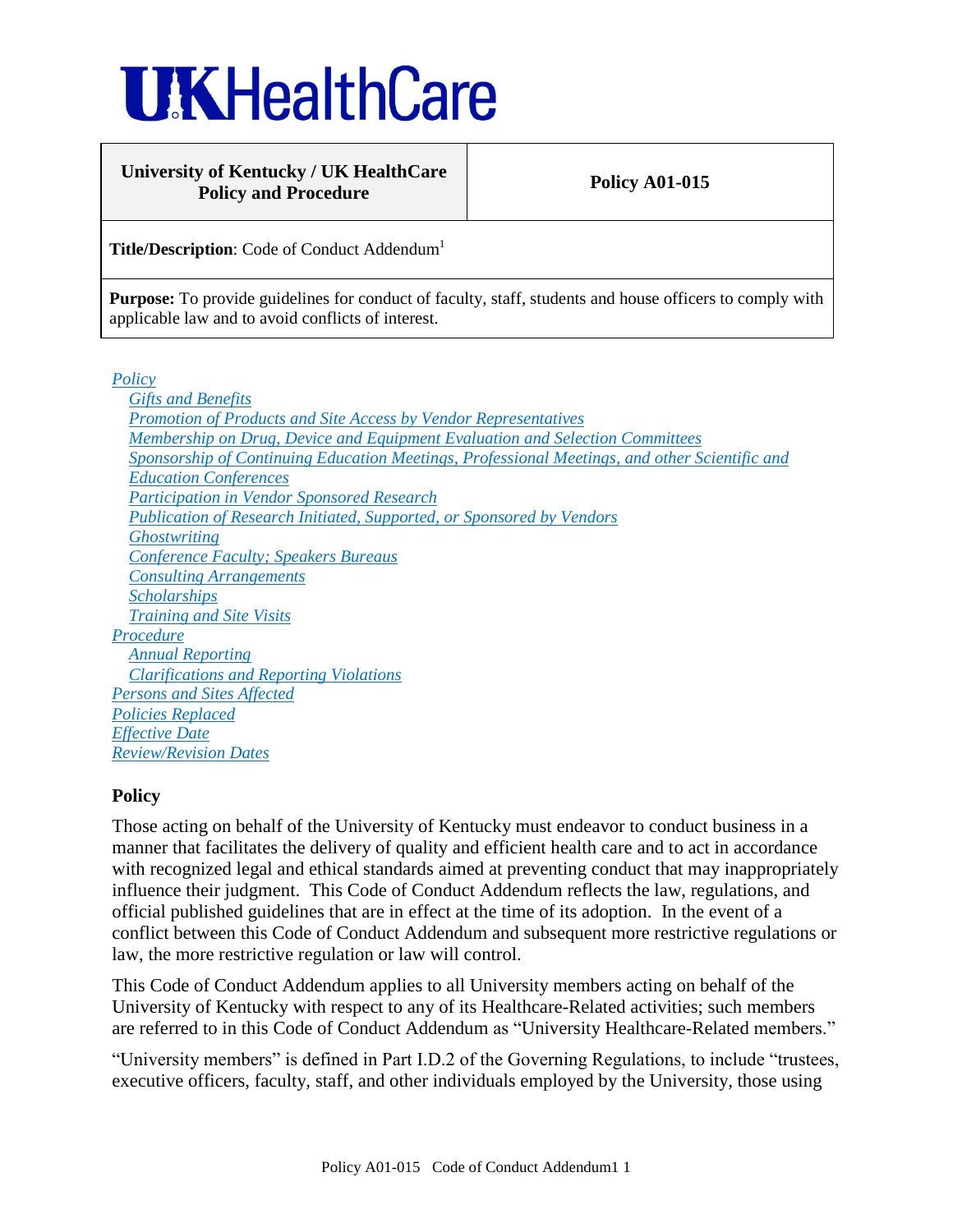University resources or facilities, and volunteers<sup>2</sup> and representatives acting as agents of the University."

The Healthcare-Related activities of the University of Kentucky include the healthcare delivery, clinical and academic programs of the University of Kentucky Colleges of Medicine, Dentistry, Nursing, Pharmacy, Health Sciences, and Public Health, their affiliated faculty practice plans, University of Kentucky Hospital, UK HealthCare Good Samaritan Hospital, UK HealthCare Ambulatory Services and related support organizations and programs. The University of Kentucky academic Healthcare-Related activities are pursued through these six colleges. The University of Kentucky healthcare delivery and clinical activities are commonly known as "UK HealthCare."

In order to avoid even the appearance of impropriety or conflict of interest, this Code of Conduct Addendum applies to all faculty, staff, house officers and students involved in the University of Kentucky Healthcare-Related activities, without regard to an individual's specific job duties or function. Students within the six colleges and house officers are subject to this Code of Conduct Addendum, because of their involvement, or potential involvement, in clinical or healthcare activities and because of the training value for such students and house officers of compliance with regulations pertaining to the healthcare industry.

This Code of Conduct Addendum supplements the [University of Kentucky Ethical Principles and](http://www.uky.edu/Legal/ethicscode.htm)  [Code of Conduct](http://www.uky.edu/Legal/ethicscode.htm) by providing guidelines that will assist University Healthcare-Related members in the review and determination of appropriate gifts and benefits from and relationships with vendors. Unless specifically addressed by this Code of Conduct Addendum, the University of Kentucky Ethical Principles and Code of Conduct is applicable. University Healthcare-Related members are strongly urged to consult with their supervisors to review and evaluate specific situations. While this Code of Conduct Addendum provides guidance, and in some instances interpretation, additional guidance is found in other official University and UK HealthCare policies and documents, such as [Governing Regulations,](http://www.uky.edu/Regs/gr.htm) [Administrative Regulations,](http://www.uky.edu/Regs/ar.htm) [Human](http://www.uky.edu/HR/policies/)  [Resources Policy and Procedure Manual,](http://www.uky.edu/HR/policies/) [Hospital and Clinic Policies,](http://www.hosp.uky.edu/policies/viewpolicy.asp?PolicyManual=10&PolicyID=917) [Medical Staff Bylaws,](http://www.hosp.uky.edu/policies/bylaws/2007Bylaws.pdf) [College of Dentistry Policy Manual,](http://www.mc.uky.edu/Dentistry/students/dmd/ClinicManual08-09.pdf) [Corporate Compliance Policies and Procedures,](http://www.ukhealthcare.uky.edu/forstaff/compliance/comply_about.htm) [Behavioral](http://www.uky.edu/Provost/APFA/HCC_Documents/Behavioral%20Standards%2010-13-2008.pdf)  [Standards in Patient Care,](http://www.uky.edu/Provost/APFA/HCC_Documents/Behavioral%20Standards%2010-13-2008.pdf) and state and federal law. Neither this Code of Conduct Addendum nor the University of Kentucky Ethical Principles and Code of Conduct apply to any benefit or other value provided to UK faculty or staff from funds collected by Kentucky Medical Services Foundation, Inc.

University Healthcare-Related members who fail to comply with this Code of Conduct Addendum can be subject to disciplinary action in accordance with University policy and procedure. University Healthcare-Related members failing to act in compliance with this Code of Conduct Addendum will be considered to be acting outside the scope of their employment and assigned educational duties and could be personally liable should government intervention result.

As used in this Code of Conduct Addendum, "vendor" refers to any person or entity that supplies a commodity or a service to the University. Vendors also include persons or entities that wish to supply a commodity or service to the University.

## <span id="page-1-0"></span>*Gifts and Benefits*

"Gifts and Benefits" include, but are not limited to anything of value provided at no charge or at discount such as: drug samples for personal use, snacks and meals, printed and electronic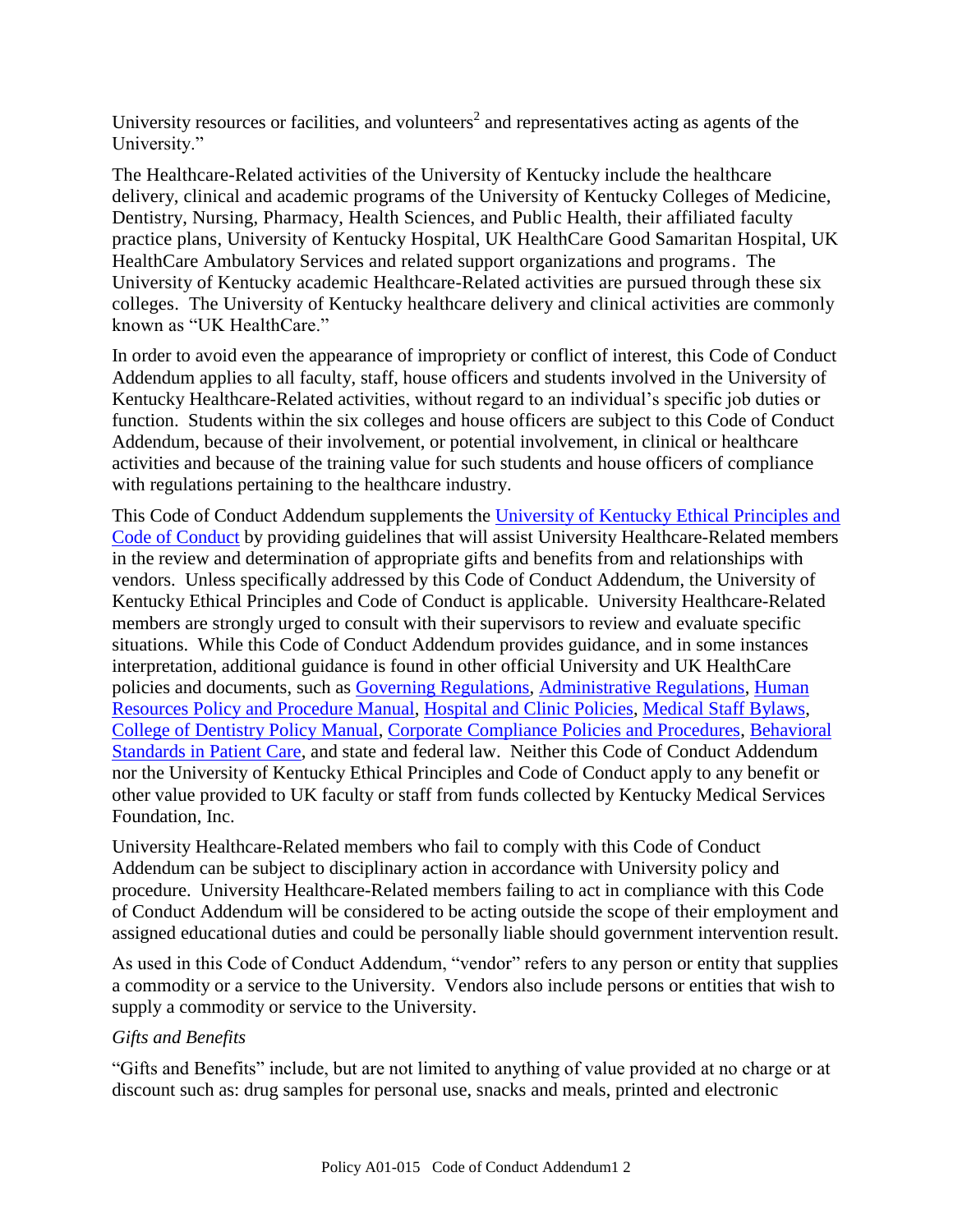medical books, supplies and equipment, payment for travel to and/or attendance at meetings, and participation in online vendor sponsored continuing medical or other professional education, loans, cash, gift certificates, services, prizes, art objects, transportation, use of a vehicle or vacation facility, stocks or other securities, participation in stock offerings, home improvements, and tickets to sporting and cultural events. The potential list is endless – these are only intended as examples. Gifts do not include reimbursement for reasonable business expenses paid by faculty practice plans or other University of Kentucky related organizations.

In accepting any gift or benefit, the following guidelines must be observed:

- 1. University Healthcare-Related members may not accept gifts or other benefits that take into account the volume or value of referrals, purchases, or other business generated.
- 2. University Healthcare-Related members may not accept gifts or other benefits in exchange for prescribing certain products or services, or to induce referrals.
- 3. University Healthcare-Related members may not accept gifts or other benefits that could be perceived as an attempt by a vendor to interfere with their independent judgment.
- 4. Discounted goods and services, or those that eliminate or reduce an expense that would have otherwise been incurred, are also considered gifts under this Code of Conduct Addendum.
- 5. University Healthcare-Related members may not accept gifts or benefits of little, nominal or no measurable value (for example, pens, notepads, or similar promotional or advertising items with or without company logo) offered or provided by any vendor representative.
- 6. University Healthcare-Related members may not accept from a vendor items intended for the personal benefit of the recipient (for example, golf bags, tickets to sporting or entertainment events, sponsorship of departmental parties or social events).
- 7. University Healthcare-Related members may not accept perishable or consumable gifts from a vendor, including without limitation holiday gift baskets or floral arrangements.
- 8. University Healthcare-Related members may not accept cash or cash equivalents (for example, checks, gift certificates, and stocks) from any vendor.
- 9. University Healthcare-Related members may not accept gifts intended to be passed on to patients for their use. Federal law prohibits offering or transferring to a Medicare or Medicaid beneficiary anything of value that is likely to influence the patient's selection of a particular provider or supplier.
- 10. Gifts that are not prohibited may be accepted by the University in accordance with Office of Development policies and procedures.
- 11. University Healthcare-Related members may not accept snacks or meals provided or supported by any vendor on any occasion either onsite or off-site and whether on or off duty except meals provided in connection with an accredited continuing education program.<sup>3</sup> In addition to any other accreditation requirement, the following guidelines must be followed:
	- (a) The presentation must be educational and unbiased in content.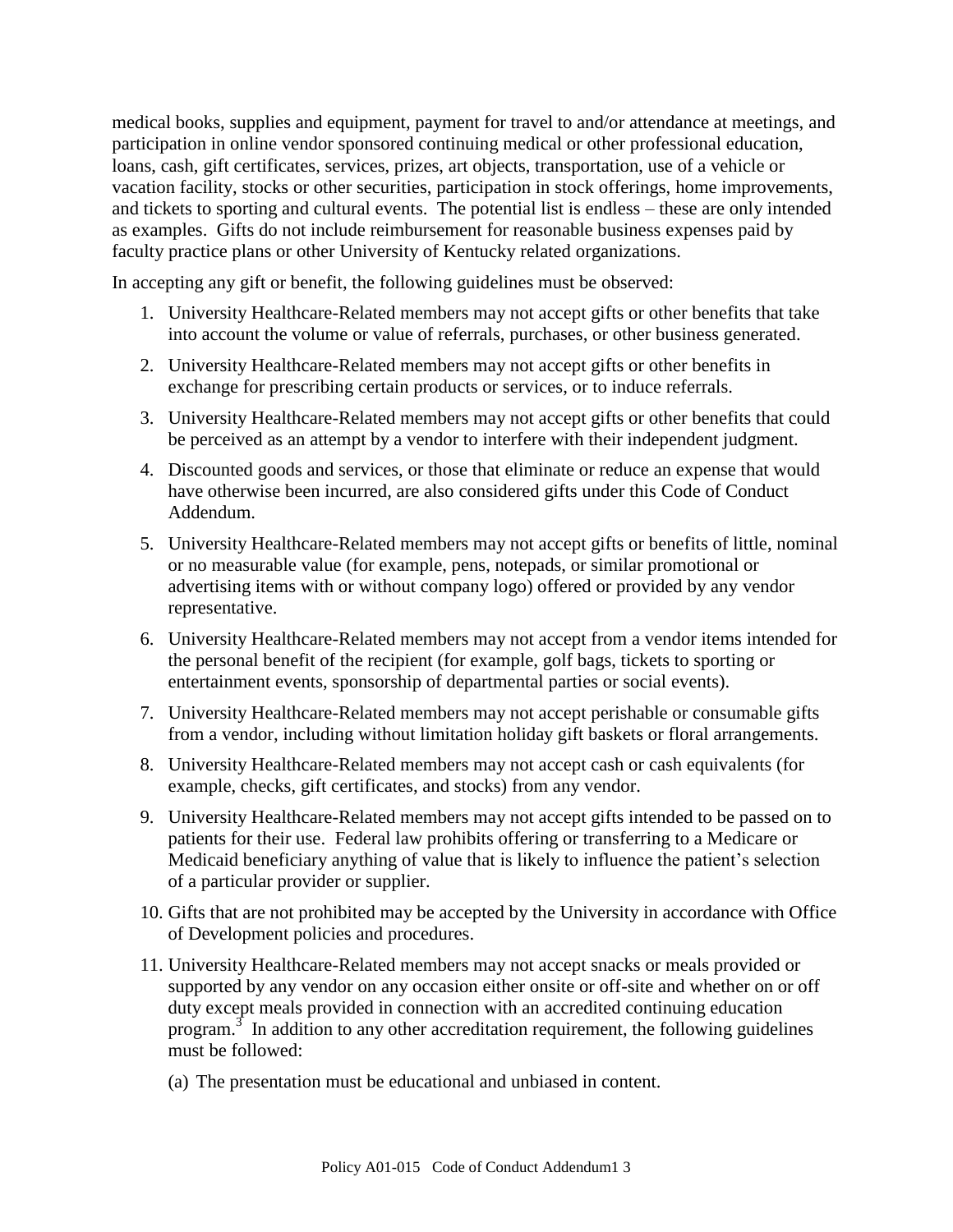- (b) The presentation must have independent value by an authoritative speaker.
- (c) The meals must occur only occasionally.
- (d) The meal must be modest by local standards.
- (e) The meal must occur in a venue and manner conducive to learning and discussion.
- (f) Spouse or other guest attendance is not appropriate.
- (g) Meals in connection with presentations that are strictly for sales or marketing purposes may not be accepted.
- (h) Take out meals or meals provided outside the presentation may not be accepted.
- (i) Entertainment or recreational events associated with the presentation may not be accepted.
- 12. University Healthcare-Related members may not accept gifts of entertainment. This includes items such as tickets to performances and sporting events, or use of a vacation house. The only exception is participation by a University Healthcare-Related member in an event that takes place solely to benefit a bona fide charitable organization (for example, Kentucky Children's Hospital, American Heart Association, American Cancer Society) such as a golf scramble or dinner dance. The entertainment must be limited to the activity that is the subject of the event and invitations to such events should be accepted infrequently.

#### <span id="page-3-0"></span>*Promotion of Products and Site Access by Vendor Representatives*

Pursuant to [Section B-2 of the University of Kentucky Business Operations Manual,](http://www.uky.edu/EVPFA/Controller/files/BPM/B-2.pdf) all purchasing shall be conducted in accordance with the Model Procurement Code. Further, purchases and contracts shall not be made with an employee of the University of Kentucky for any item of supply, equipment, or service, nor may an employee have any interest, directly or indirectly, in any purchase made by the University of Kentucky. Purchases for the University are made for the purpose of meeting program requirements of the various units. [Hospital Policy](http://www.hosp.uky.edu/policies/viewpolicy.asp?PolicyManual=10&PolicyID=793)  [HP01-31](http://www.hosp.uky.edu/policies/viewpolicy.asp?PolicyManual=10&PolicyID=793) provides specific guidance for vendors with respect to hospital purchasing and the presence of vendors within the hospital as required by The Joint Commission.

- 1. If a vendor wishes to introduce a non-pharmaceutical surgical product or device into this institution that has not been approved by the appropriate overseeing committee for general use within the University or UK HealthCare in particular, the vendor representative should contact the appropriate faculty or senior staff, (i.e. not an individual in training), to have him or her evaluate the request and, if justified and valid, present the appropriate request to the corresponding device or product evaluation and selection committee of the University or UK HealthCare. Students or house officers should never be directly approached by a vendor about a product that has not yet been evaluated and approved for use in the University.
- 2. If a vendor wishes to introduce a pharmacological and biological agent into this institution, the exact same process must be followed, and the request, if appropriate, will be presented to the Pharmacy &Therapeutic committee. Direct unsupervised contact between pharmaceutical representatives and students or house officers to promote a drug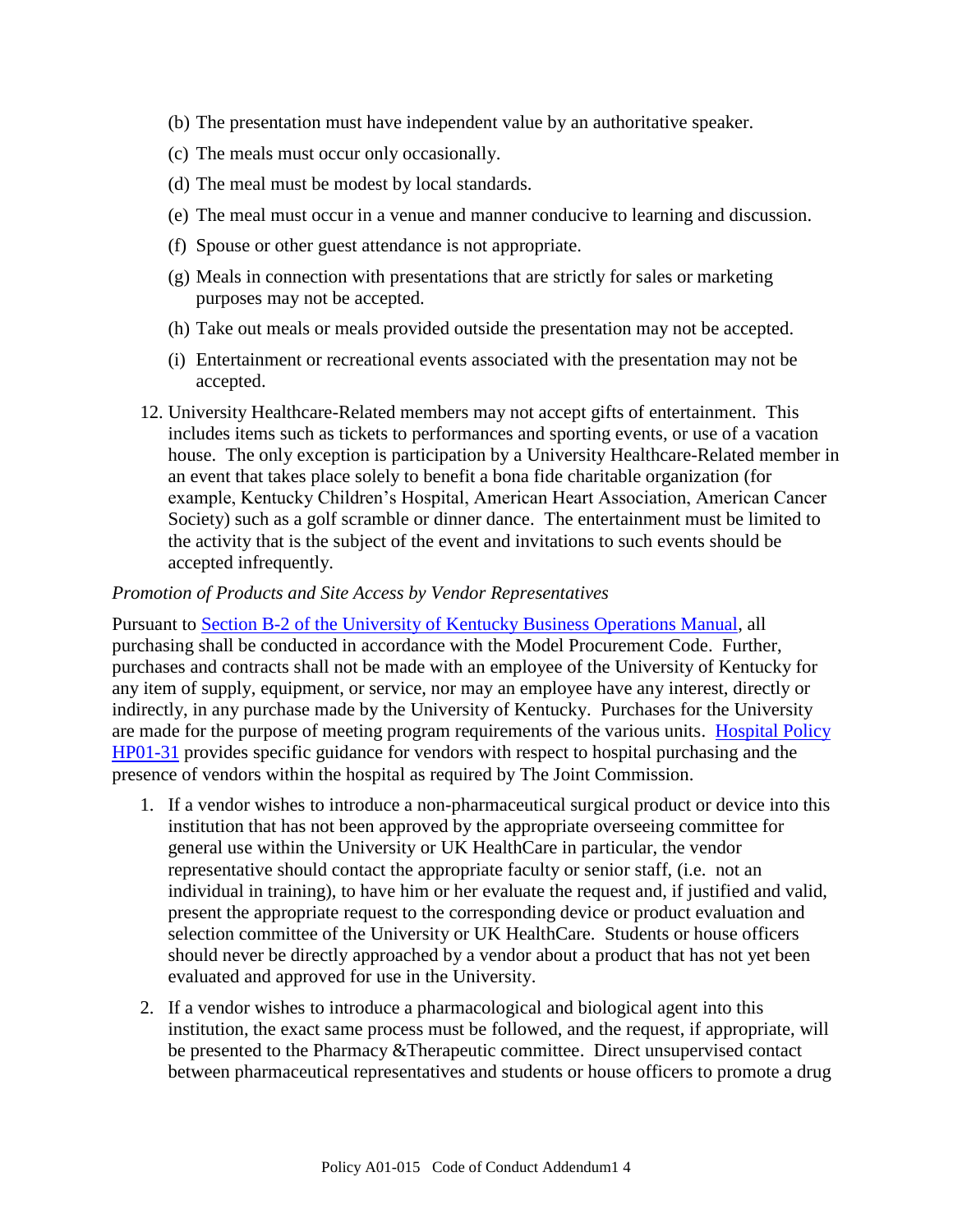that has not been evaluated and approved by the Pharmacy &Therapeutic committee is not allowed in this institution.

- 3. Products, devices, and drugs not yet approved for use in the University can and should be discussed with students and house officers as part of the formal educational efforts of the corresponding departments or divisions. These discussions, however, must be initiated, designed, directed, and supervised by the appropriate senior staff or faculty. Under no circumstances should a vendor dictate the content or provide paid speakers for this purpose. Unsupervised "educational lunches" for students and house officers initiated and sponsored by Industry are prohibited whether on-campus or off-campus.
- 4. Whenever a new product, device, or pharmacological agent is approved for general use or trial in any University Healthcare-Related activity, education and training of the appropriate faculty and staff shall be organized and supervised by a University Healthcare-Related faculty or staff member. These educational/training sessions should be done in a formal and structured fashion that allows ample opportunity for discussion and critical appraisal. Students and house officers can greatly benefit from participating in this process. A vendor can participate in these activities and provide educational resources, including literature, technical people, or expert users, but only with the specific and direct approval of the faculty or staff member coordinating this process.
- 5. Access by vendors to University Healthcare-Related faculty and staff shall be limited to non-public, non-patient-care areas, and shall only occur by appointment or invitation from faculty or senior staff. Involvement of students and house officers in such meetings is encouraged but should only occur under the direct supervision of faculty or senior staff personnel.
- 6. Vendors must register appointments they have throughout UK HealthCare.
- 7. When the presence of a vendor in patient care areas is deemed advisable and necessary, the attending physician must assume responsibility for the vendor's appropriate presence and performance in the clinical area. This does not mean, however, that the vendor does not remain fully responsible for his or her presence and performance. This activity must be guided by applicable law and UK HealthCare policies governing patient privacy and confidentiality, informed consent, and quality patient care. There must be written documentation of the vendor's competence and qualifications to perform whatever tasks are assigned to this individual, appropriate background checks, and there must be clear documentation that his or her presence is essential for safe and efficient patient care. Finally, as part of the informed consent process, the patient must be informed of the presence, purpose and role of the vendor representative.
- 8. Under the circumstances defined above in subsection 7, no gifts of any value, including meals and snacks, and no promotional activities of any type, can be given or take place in association with the presence of a vendor representative in the patient-care clinical area.

# <span id="page-4-0"></span>*Membership on Drug, Device and Equipment Evaluation and Selection Committees*

1. Persons who serve on Pharmacy and Therapeutic/ Value Analysis/ Technology Assessment committees shall fully disclose all relations with any vendor, without exception, at least once a year and whenever relevant changes occur. Full disclosure must include without limitation, speaker bureaus, occasional speaker engagements, stock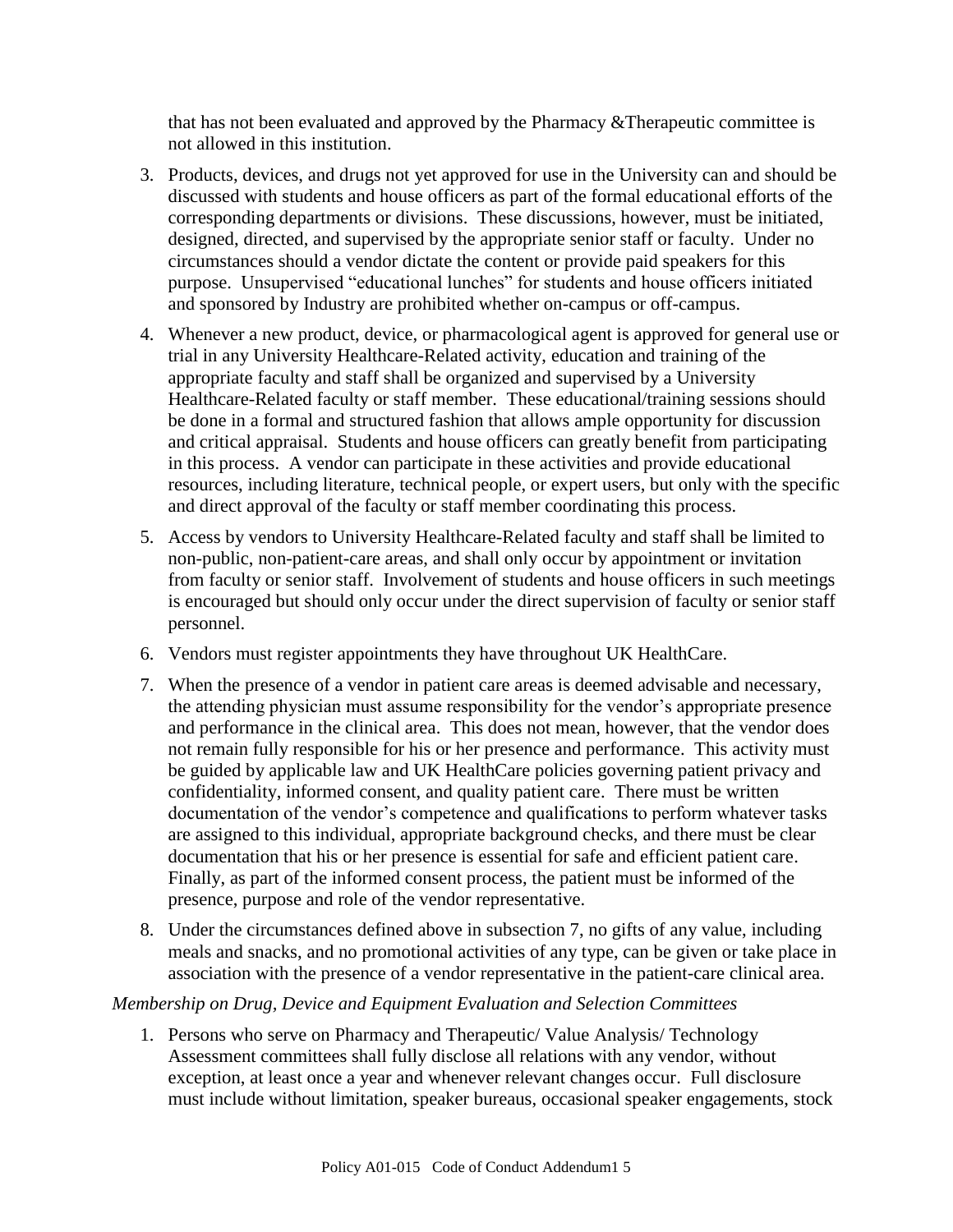ownership, grants or educational support received or being applied for, research involvement with any drug, device or equipment, consulting work, patents, etc., as well as immediate family member relations. Disclosure shall be made on a form developed for such purpose by the University and shall be made to the Vice President for Health Care Operations. Persons whose relations with a vendor create conflicts in serving on such committees may be removed from such committees.

2. When an item is discussed in which a member has a potential conflict of interest based on a financial or research or investigational relationship with the involved vendor, the nature of the relationship shall be disclosed to the committee at that time. That individual may participate in the discussion at the discretion of the chairperson of the committee but shall excuse himself or herself from the final decision making.

## <span id="page-5-0"></span>*Sponsorship of Continuing Education Meetings, Professional Meetings, and other Scientific and Education Conferences*

Industry organizations may not directly or indirectly<sup>4</sup> subsidize a University Healthcare-Related member's attendance at a conference or meeting. This prohibition includes conference registration fees, travel, meals, entertainment, accommodations, and the attendee's time for attending the conference. An organization may subsidize a conference or meeting by providing a subsidy directly to the conference sponsor who in turn can reduce the conference fee for all attendees.

Modest meals, such as lunches, refreshments, and receptions that are included in the conference fee and available for all attendees are appropriate. In these cases, the meals or receptions should be modest and conducive to discussion among attendees, and the amount of time at the meals or receptions should be subordinate to the amount of time spent at the education activities of the meeting.

- 1. Vendor initiated and conducted conferences, seminars and other meetings shall not be permitted on-campus.
- 2. Only properly accredited continuing education activities may be funded or supported by a vendor, if desired, and national guidelines regarding commercial funding for continuing education programs must be explicitly followed in all cases.
- 3. All commercial support for educational activities shall be requested by, and given to, a College, Department, Division, or other similar group, and not to any one specific individual.
- 4. Other than properly accredited (ACCME or other) continuing education activities, there shall be no direct sponsorship of institutionally initiated and conducted conferences and meetings.
- 5. Under no circumstances shall vendor representatives be allowed to select the topic or the speaker for any educational activity.<sup>5</sup>
- 6. University Healthcare-Related members are discouraged from attending vendor initiated and conducted non- accredited off-campus meetings that are advertised as continuing education.<sup>6</sup>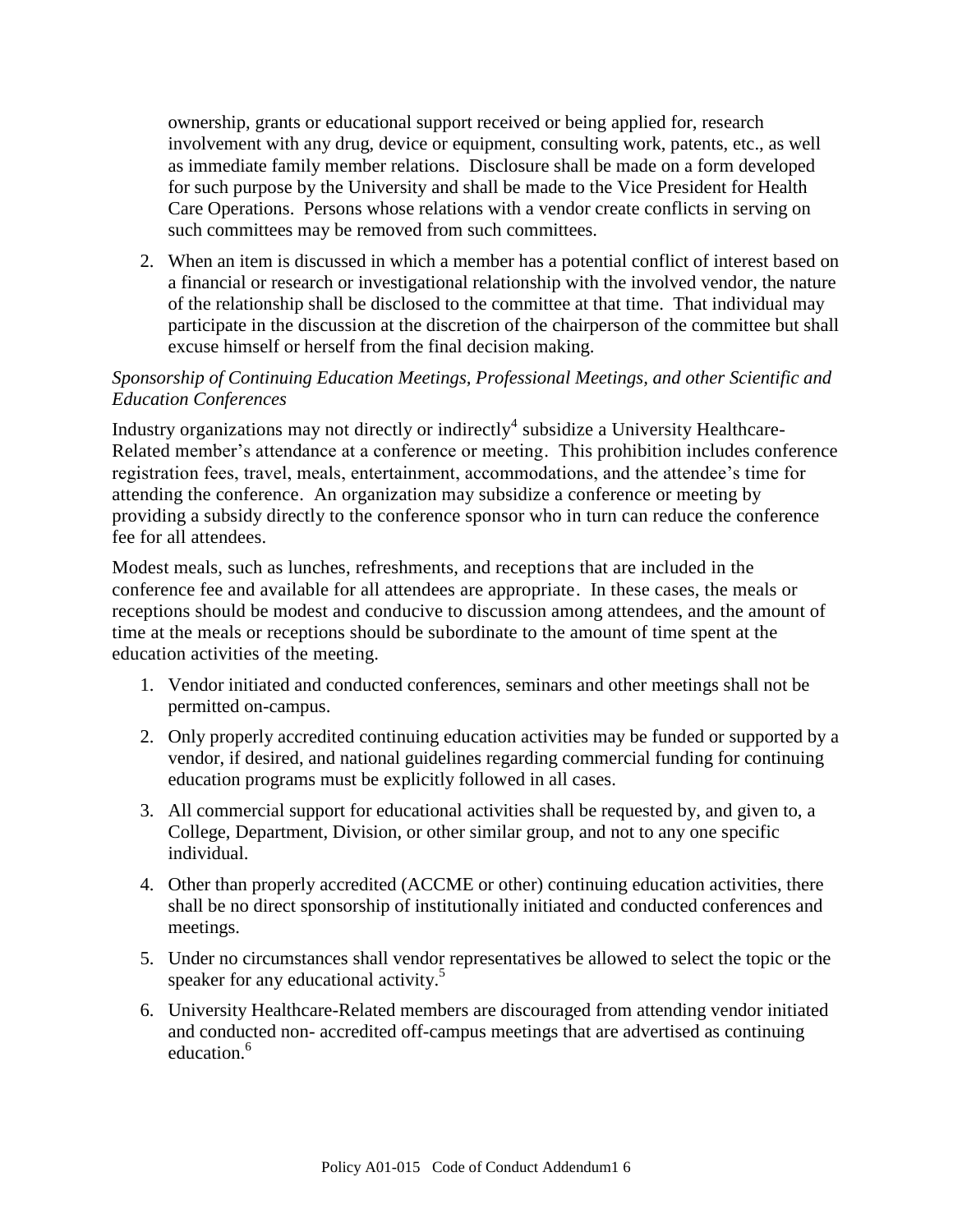## <span id="page-6-0"></span>*Participation in Vendor Sponsored Research*

University Healthcare-Related members who participate in vendor sponsored research must abide by the [University of Kentucky Research Conflict of Interest and Financial Disclosure](http://www.uky.edu/Regs/files/ar/ar070.pdf)  [Policy.](http://www.uky.edu/Regs/files/ar/ar070.pdf)

## <span id="page-6-1"></span>*Publication of Research Initiated, Supported, or Sponsored by Vendors*

University Healthcare-Related members who author or co-author publications related to research sponsored by or initiated by vendors must comply with the following guidelines:

- 1. Full disclosure of any possible conflicts of interest on the part of all authors.
- 2. Full disclosure of sponsor's role in the study and writing of the paper.
- 3. The author(s) must have substantial say in trial design.
- 4. The author(s) must have access to raw data.
- 5. The author(s) must be responsible for data analysis and interpretation.
- 6. The author(s) must retain the right to publish results without consent or prolonged review by the sponsor.

#### <span id="page-6-2"></span>*Ghostwriting*

"Ghostwriting" refers to the practice in which someone else has provided written material that is then credited or attributed to someone other than the original writer. In this Code of Conduct Addendum, it refers to an University Healthcare-Related member adding his or her name to a manuscript that was conceived, designed, and mainly written by someone else, (often a vendor representative or a proprietary research organization under contract with a vendor) which the University Healthcare-Related member played no essential role in its development and writing. It excludes manuscripts written by others within the University Healthcare-Related member's department/division (i.e., faculty, staff, students and house officers) for whom the University Healthcare-Related member has a supervisory role and played an advisory role in the development of the manuscript, carefully scrutinized the content and assured the accuracy of said manuscript. It also does not apply to the transparent writing in collaboration with a vendor investigator, medical writer or technical expert.

- 1. University Healthcare-Related members shall not allow their names to be listed on papers that were ghostwritten as defined above.
- 2. The source or author of all content of an article must be documented in all published manuscripts. Although criteria for authorship vary, authorship qualification should be based on meeting the following criteria:
	- (a) The person substantially contributes to conception and design, or acquisition of data, or analysis and interpretation of data;
	- (b) The person drafts the article or revises it critically for important intellectual content;
	- (c) The person approves final version to be published; and
	- (d) The person agrees to be named as an author.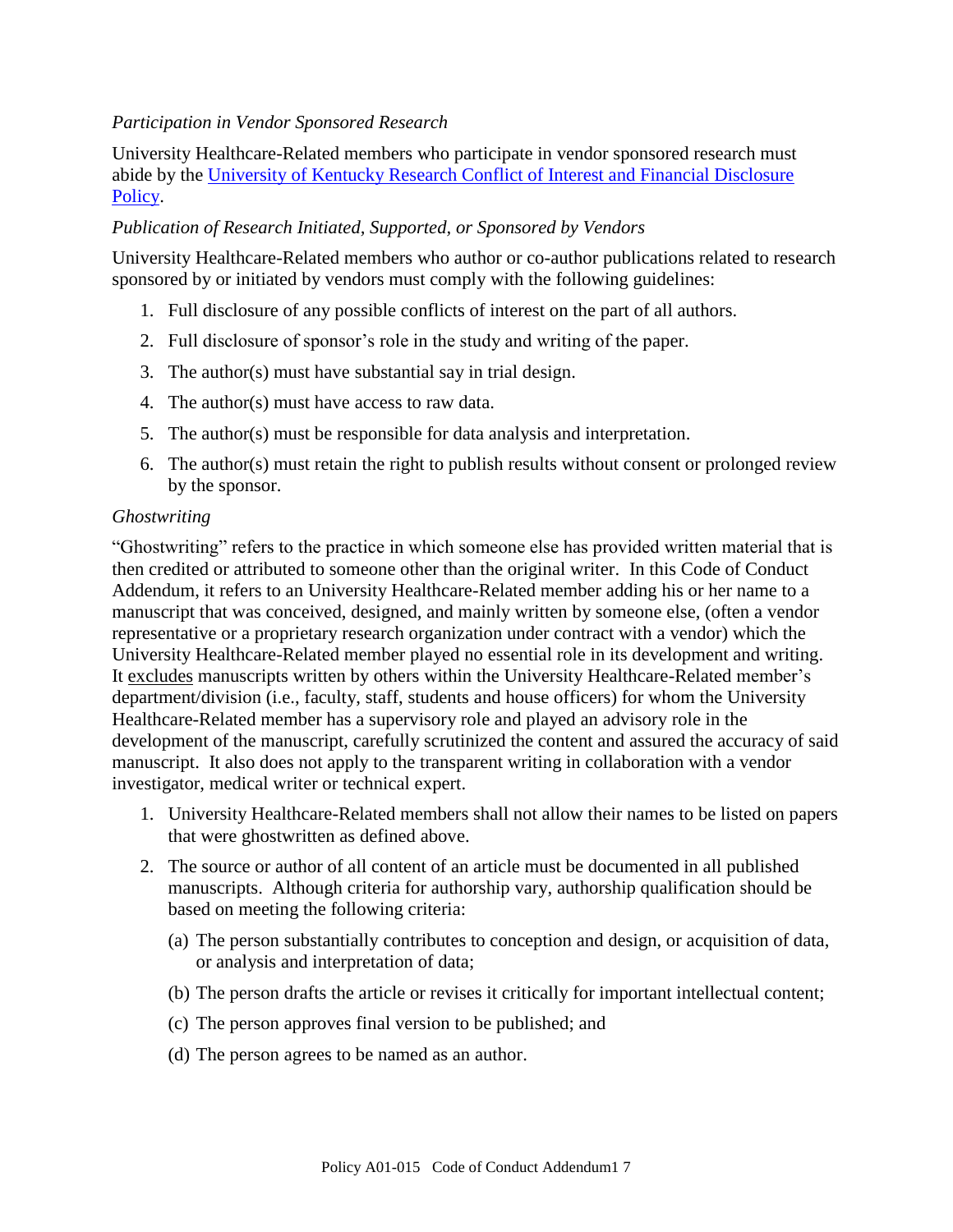## <span id="page-7-0"></span>*Conference Faculty; Speakers Bureaus*

From time to time, vendor representatives ask University Healthcare-Related members to speak at or otherwise serve as faculty or presenters at conferences or meetings. Speaker bureau activity includes conferences and meetings that are arranged by a vendor who selects the speakers and provides them with training on the vendor's products and compliance with FDA regulations and assures that the speakers provide a valuable service to the vendor.

- 1. University Healthcare-Related members shall not participate in vendor speakers bureaus.
- 2. University Healthcare-Related members may participate as occasional sponsored speakers in non- accredited vendor sponsored FDA-regulated "educational" programs only if the following criteria are satisfied:
	- (a) He or she should be convinced that the activity is designed to promote evidencebased, unbiased clinical care and/or advances in scientific research.
	- (b) The financial support of any vendor should be prominently disclosed.
	- (c) The lecture content and slides should be determined by the University Healthcare-Related member and reflect a balanced assessment of the current science and treatment options.<sup>7</sup>
	- (d) The University Healthcare-Related member must make clear that the views expressed are those of the speaker and not those of the University or UK HealthCare.
	- (e) Compensation for travel, expenses and honorarium may not exceed the fair market value of the services provided and must comply with this Code of Conduct Addendum for such compensation. For clinical Faculty, reimbursement for expenses is generally not considered income subject to applicable practice plan agreements, and honoraria may be excluded depending upon the specific college's practice plan; however, such income remains subject to University policies and regulations. Reimbursement may not be accepted for expenses of a spouse, family member, or other traveling companion.<sup>8</sup>
	- (f) Such activity shall be considered consulting and must comply with the guidelines applicable to consulting described below.<sup>9</sup>

# <span id="page-7-1"></span>*Consulting Arrangements*<sup>10</sup>

All University Healthcare-Related members will abide by [AR II-1.1-1, Consulting and Other](http://www.uky.edu/Regs/files/ar/ar032.pdf)  [Overload Employment,](http://www.uky.edu/Regs/files/ar/ar032.pdf) [Human Resources Policy and Procedure Number 18.0 Outside](http://www.uky.edu/HR/policies/hrpp018.html)  [Employment](http://www.uky.edu/HR/policies/hrpp018.html) and this Code of Conduct Addendum with respect to all outside employment and consulting arrangements. In addition, University Healthcare-Related members that participate in a faculty practice plan must comply with the provisions of the Administrative Regulation pertaining to such practice plan and the applicable College Addendum, thereto.

Consultants who provide bona fide services may accept reasonable compensation for those services and may be reimbursed for reasonable expenses incurred as a result of the consulting relationship if the following guidelines are observed:

1. The arrangement is set out in writing covering all of the following points prior to payment.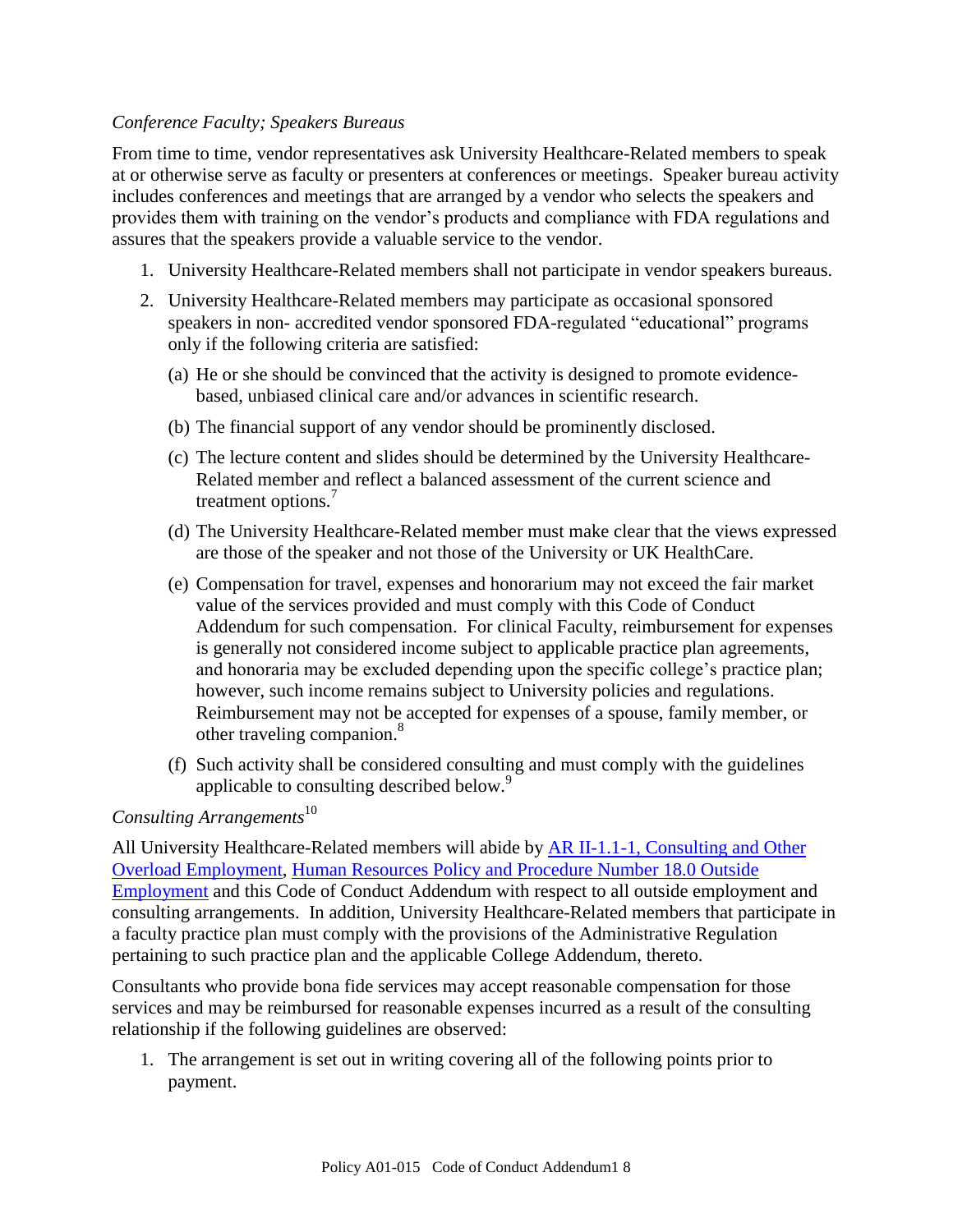- 2. The written agreement covers all of the services to be provided.
- 3. The compensation is set out in advance.
- 4. If the agreement is for periodic, sporadic or part-time services, it must identify the schedule of intervals, precise length and exact charge for such intervals.
- 5. The term of the agreement is for no less than one year.
- 6. There is legitimate need for the services.
- 7. The services are actually provided.
- 8. The compensation is based on the fair market value of the services provided.
- 9. The compensation is not determined in a manner that takes into account the volume or value of any referrals or other business generated.

Compensation given for "consulting" for attending meetings or conferences in a primarily passive capacity is inappropriate. Vendor relationships with physicians or other medical providers where compensation is paid for marketing activities such as speaking, research, preceptor, "shadowing" arrangements or time spent listening to vendor representatives marketing their products are suspect, and payment may not be accepted as "consulting" fees, even if the physician is required to perform services such as completing minimal paperwork or accessing a website.

Compensation for any consulting arrangement must be handled pursuant to the applicable practice plan agreements. Consulting agreements must be reviewed by the University of Kentucky Legal Office or Corporate Compliance Office prior to acceptance.

## <span id="page-8-0"></span>*Scholarships*

- 1. Vendor support for student and house officer activities, including travel expenses or attendance fees at carefully selected educational conferences, must be accompanied by an appropriate written agreement and may be accepted only into a common pool of discretionary funds, which shall be maintained at the college or department as determined by the dean. Vendors may not earmark contributions to fund specific recipients or to support specific expenses. Departments or divisions may apply to use monies from this pool to pay for reasonable travel and tuition expenses for students or house officers to attend conferences or training that have legitimate educational merit. Attendees must be selected by the department/division based upon merit and/or financial need, with documentation of the selection process provided with the request. Conferences that qualify as a "carefully selected educational conference" are in general terms defined by the major educational, scientific, or policy-making meetings of national, regional, or specialty medical associations. Approval of particular requests shall be at the discretion of the dean.
- 2. Vendor support for student and house officer training, tuition, stipend and benefits must comply with all University and UK HealthCare requirements for such funds, including the execution of an approved budget and written gift agreement and be maintained in an appropriate restricted account, managed at the college or department as determined by the dean.
- 3. Selection of recipients of scholarships or fellowships will be within the discretion of the college in which the student is enrolled or, in the case of house officers, the dean.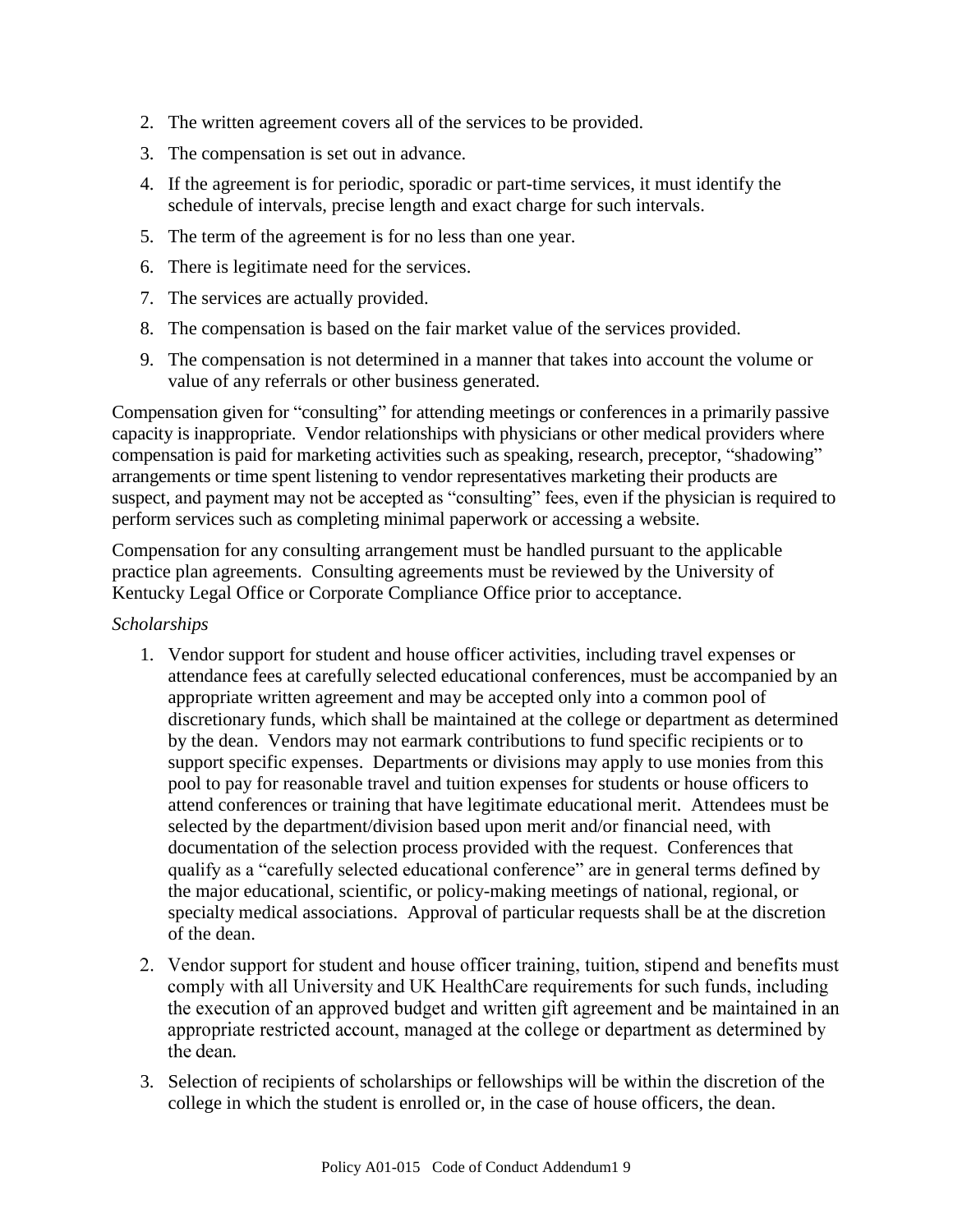- 4. No quid pro quo shall be involved.
- 5. These guidelines do not apply to formal research grants supported by vendors.

## <span id="page-9-0"></span>*Training and Site Visits*

On occasion UK faculty and staff may be required to travel to other locations in order to view or train on new equipment or systems that are used, intended to be used, or under consideration for purchase for use in a University Healthcare-Related activity. Such travel is only considered legitimate if the product, equipment or training cannot reasonably be brought to the University campus.

The following guidelines must be observed:

- 1. All site visits must comply with the Commonwealth of Kentucky Model Procurement Code and UK Purchasing rules, and must be arranged in coordination with the UK Purchasing Division.
- 2. Generally, if the University is evaluating a product or service, the site visit shall be considered an operating expense of the University area which is considering the purchase. All costs related to the site visit will be the responsibility of the University area that visits a particular location.
- 3. If the University has purchased or has agreed to purchase an item or service, and a site visit or training is included as part of the purchase agreement, it is appropriate for the vendor to pay for the travel, meals and lodging. However, entertainment associated with the travel is not appropriate and the travel, lodging, and meals must be reasonable.

## <span id="page-9-1"></span>**Procedure**

# <span id="page-9-2"></span>*Annual Reporting*<sup>11</sup>

University Healthcare-Related faculty and designated staff members shall be required annually to disclose to the University:

- 1. Financial disclosures relating to research activities as required by the [University of](http://www.uky.edu/Regs/files/ar/ar070.pdf)  [Kentucky Research Conflict of Interest and Financial Disclosure Policy;](http://www.uky.edu/Regs/files/ar/ar070.pdf)
- 2. All outside employment and consulting arrangements as required by the  $AR$  II-1.1-1, [Consulting and Other Overload Employment](http://www.uky.edu/Regs/files/ar/ar032.pdf) and/or the [Human Resources Policy and](http://www.uky.edu/HR/policies/hrpp018.html)  [Procedure Number 18.0 Outside Employment;](http://www.uky.edu/HR/policies/hrpp018.html)
- 3. With respect to participants in faculty practice plans, all professional income received from sources other than the University as required by such faculty practice plans;
- 4. Relationships with vendors, including research support and vendor board and advisory board memberships;
- 5. Participation in vendor sponsored or supported educational or informational programs; and
- 6. All other relationships with vendors that may raise a conflict of interest.

Annual disclosures will be made through the UK HealthCare Corporate Compliance Office. Information reported will be treated as personal information contained in the faculty Standard Personnel File or the staff human resources file, to the extent permitted by law. Compliance with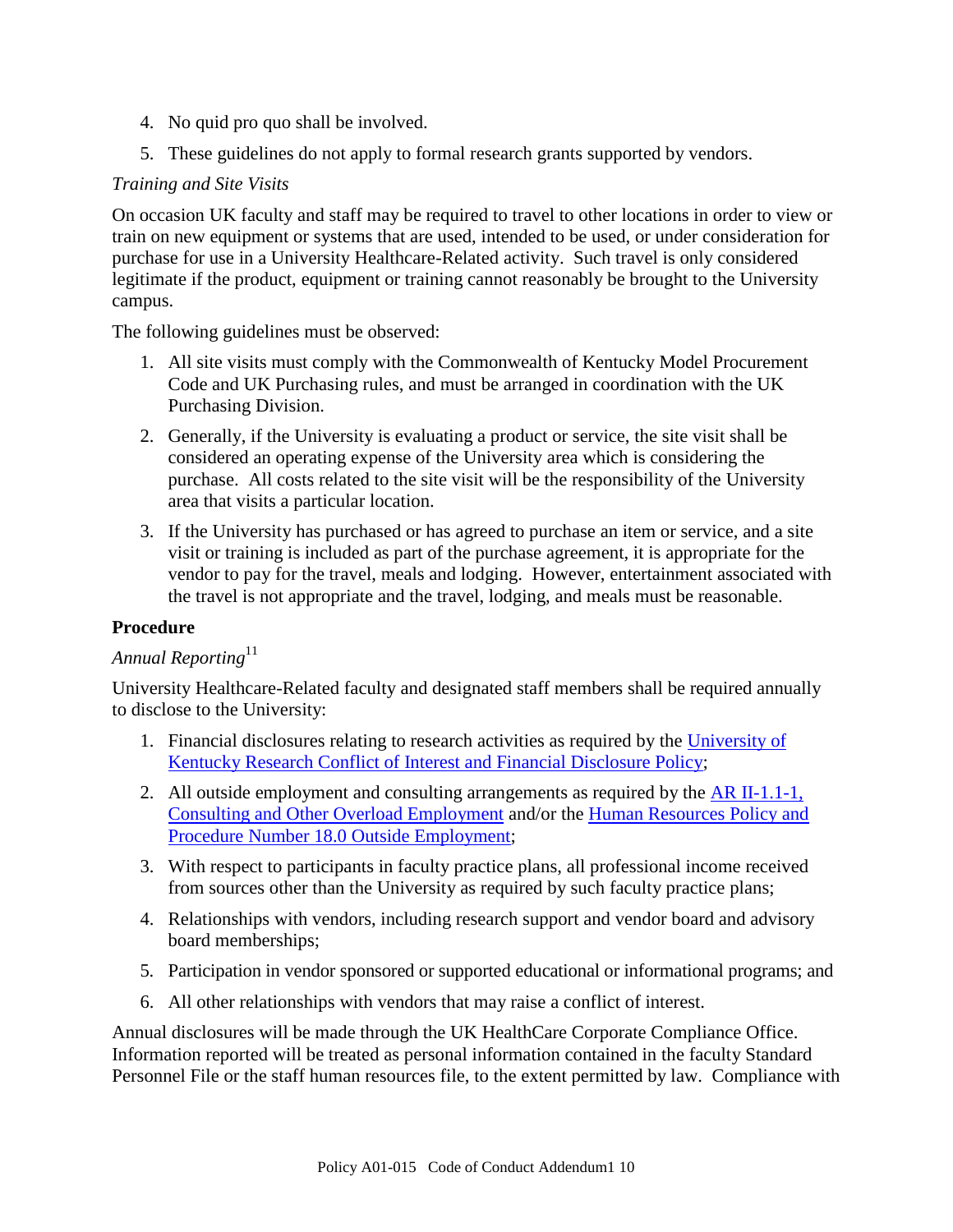this Code of Conduct Addendum shall be considered an official University need for access to reported information by department heads and other University officials.

## <span id="page-10-0"></span>*Clarifications and Reporting Violations*

For additional interpretation, counsel or advice regarding this Code of Conduct Addendum, contact the Medical Center Office of the University Legal Counsel or the Corporate Compliance Office. Reports of suspected misconduct should be made to the Corporate Compliance Office according to the [Corporate Compliance Program's Operating Policies and Procedures.](http://www.ukhealthcare.uky.edu/forstaff/compliance/comply_manual.htm) Reports must be made promptly, preferably within 24 hours of discovery and may be made directly to the Corporate Compliance Officer at 323-6044 or anonymously at 1-877-898-6072. All credible reports will be investigated properly and fully within a reasonable time period.

NOTE: Nothing in this Code of Conduct Addendum is intended to place additional limitations on official gifts and endowments made to the University of Kentucky under University Administrative Regulations. Nor is it meant to prevent industry sponsored health fairs aimed at educating the general public or industry support of nationally accredited continuing education programs for health care professionals through educational grants to the University of Kentucky.

<span id="page-10-4"></span><span id="page-10-3"></span><span id="page-10-2"></span><span id="page-10-1"></span>

| <b>Persons and Sites Affected</b>                                                                                                                                                                                                                                                                                                               |                               |
|-------------------------------------------------------------------------------------------------------------------------------------------------------------------------------------------------------------------------------------------------------------------------------------------------------------------------------------------------|-------------------------------|
| $\boxtimes$ Enterprise Chandler Good Samaritan Kentucky Children's C Ambulatory<br>Department                                                                                                                                                                                                                                                   |                               |
| <b>Policies Replaced</b>                                                                                                                                                                                                                                                                                                                        |                               |
| Chandler HP Good Samaritan Kentucky Children's CH<br>Ambulatory KC<br>$\boxtimes$ Other University of Kentucky, Code of Conduct Addendum - Clinical Enterprise Compliance Policy                                                                                                                                                                |                               |
| <b>Effective Date:</b> $7/1/2009$                                                                                                                                                                                                                                                                                                               | <b>Review/Revision Dates:</b> |
| Approval by and date:                                                                                                                                                                                                                                                                                                                           |                               |
| Eugene A Hessel, II, Review Team Co-Leader<br>Jay Perman, Dean, College of Medicine, Review Team Co-Leader<br>John E Steiner, Chief Compliance Officer<br>Richard P. Lofgren, Chief Clinical Officer<br>Kumble Subbaswamy, Provost<br>Michael Karpf, Executive Vice President for Health Affairs<br>Lee Todd, President, University of Kentucky |                               |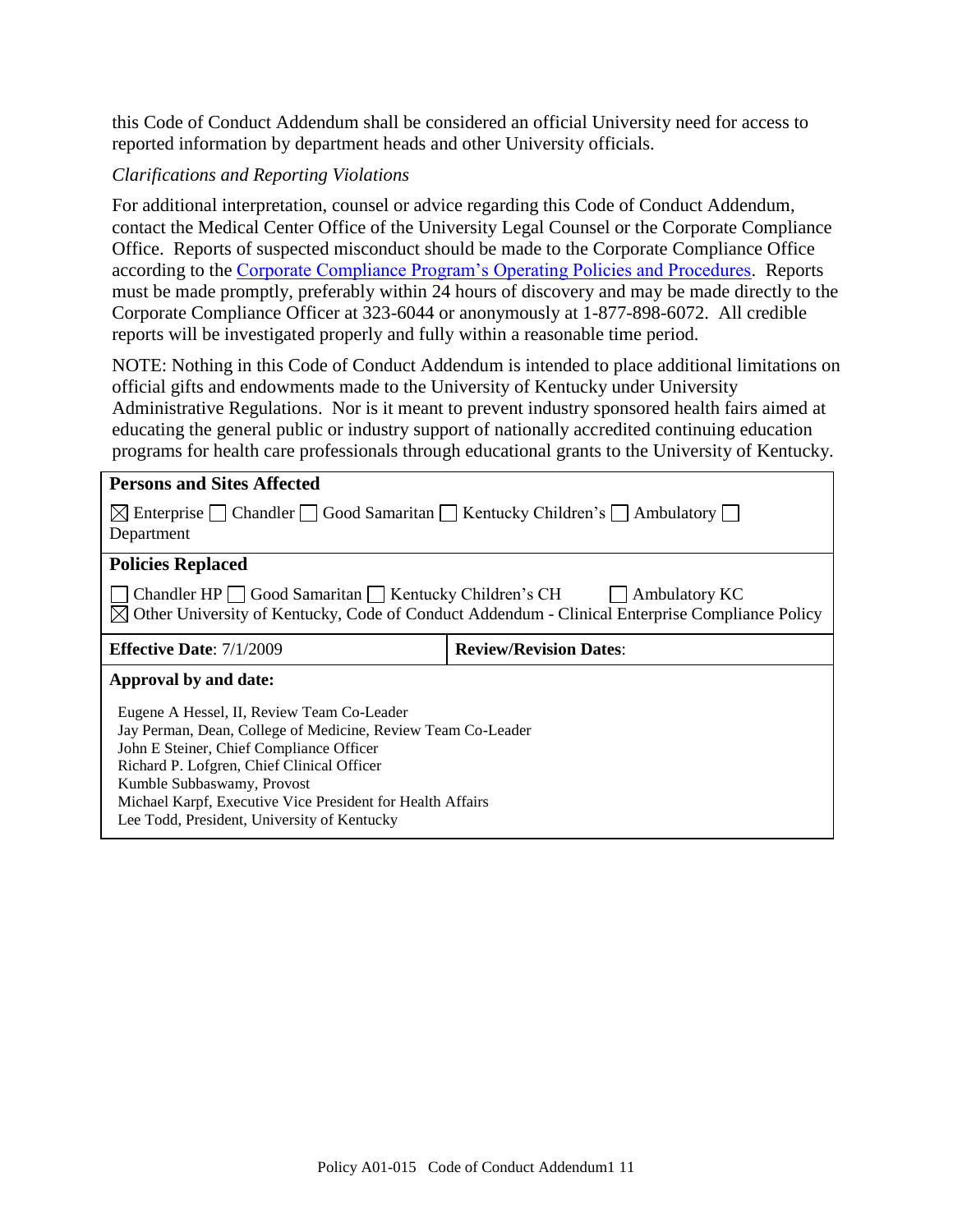Foot Notes – Interim Code of Conduct Agreement for the College of Pharmacy

- 1. The College of Pharmacy faculty, graduate students, students and staff are committed to being compliant with an increasingly complicated healthcare regulatory environment. All College of Pharmacy employees are committed to adherence to current administrative regulations and practices and to the exceptions outlined in the footnotes below. The Code of Conduct Addendum with the exceptions outlined below is effective immediately for all regular, research, and clinical title faculty, graduate students, students and all staff. Faculty with Adjunct or Joint appointments will comply with the Addendum that mandates stricter requirements. A plan for Voluntary faculty is in development and will be codified in future administrative regulations.
- 2. Voluntary faculty appointed by the College of Pharmacy are not subject to the Code of Conduct Addendum at this time. Voluntary faculty who supervise College of Pharmacy students are encouraged to be familiar with and exemplify high ethical standards regarding relations with the pharmaceutical industry. Voluntary faculty may seek additional guidance from pharmacy profession societies regarding professional standards and behavior.
- 3. College of Pharmacy faculty, graduate students, students and staff participate in many leadership roles and in professional societies in which industry financial support indirectly provides meals, pays for meeting room rentals, and educational support, whether for accredited continuing education or not. Faculty and staff benefit from these interactions by learning about technological advances of the pharmaceutical industry and by associating with other leaders in the profession. Moreover, each of the major national pharmacy organizations (e.g., APhA, ASHP, AAPS) have adopted internal standards regarding professional and industry interactions that are balanced in aligning ethical standards with the need to interact in cost-effective ways. Participation in professional society activities, with industry indirect support for the venue, meals or education is not a violation of section 11 a-i of the Code of Conduct Addendum.
- 4. See # 3 for explanation. Indirect support is required for professional societies to offer cost-effective provision of professional leadership opportunity, to learn about new technology and to interact amongst other society members.
- 5. College of Pharmacy faculty, graduate students, students and staff are permitted to receive contact from industry regarding speaking opportunities about pharmaceuticals and technology in which the College employees may have expertise relevant to the sponsor. College of Pharmacy employees with relevant research-related or clinical service-related expertise are permitted to speak on topics jointly determined between the sponsor and the faculty member. Travel for speaking engagements will be evaluated and approved through the College of Pharmacy Practice Plan procedures.
- 6. Faculty, graduate students, students and staff may attend educational forums regardless of accreditation standard if that faculty member, student or staff believe, in their professional judgment that they will benefit from observing the proceedings.
- 7. The faculty, graduate students, students and staff are permitted to coordinate topics and materials with a vendor such that the presentation may meet both the vendor's needs and faculty member's professional standards.